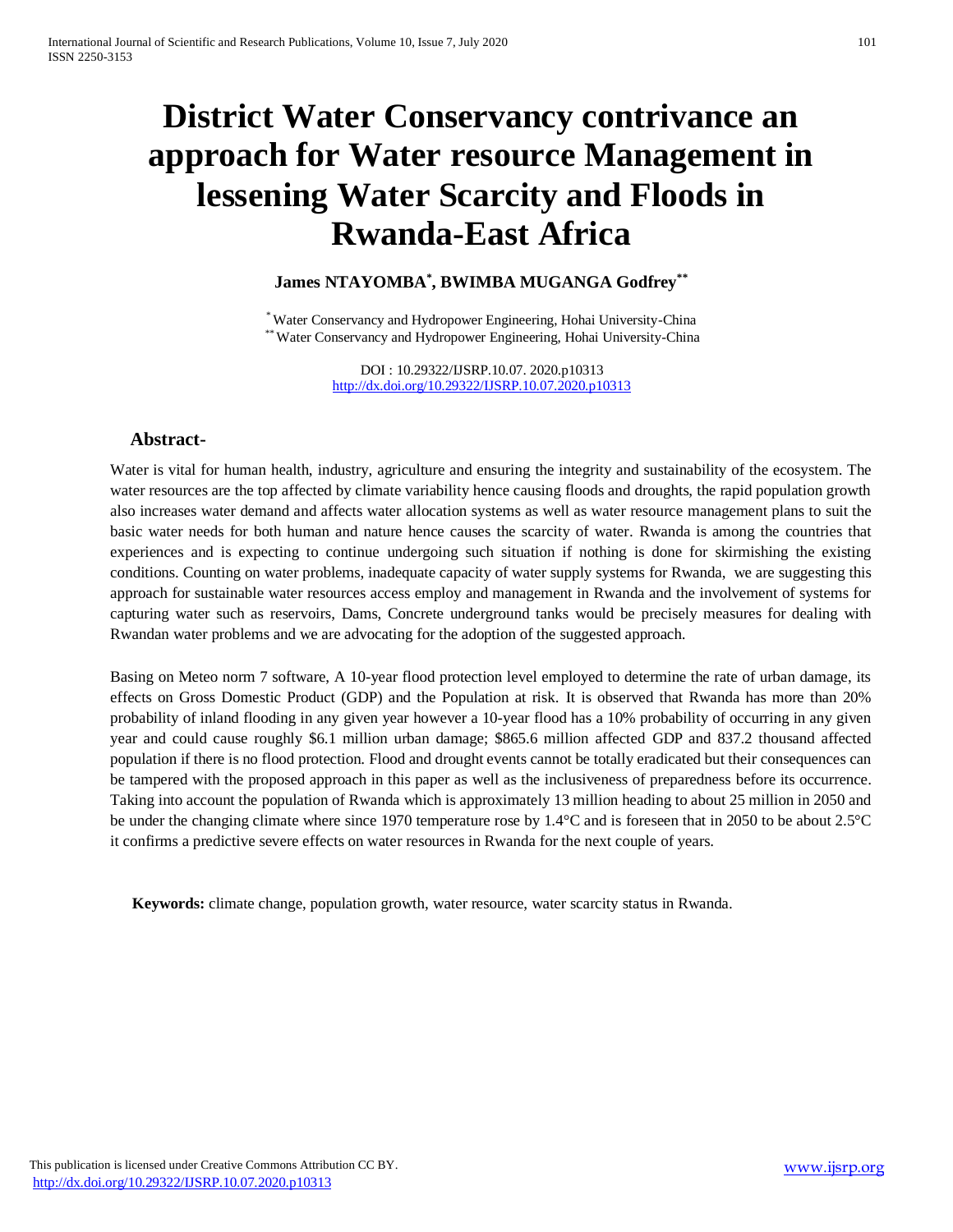# **INTRODUCTION**

 $\mathbf{W}_{\text{ater i s important for human health, agriculture, industry and in}}$ ensuring the integrity and sustainability of the ecosystem. Most parts of the world are facing water scarcity due to different reasons, and this could be due to physical shortages (Physical water scarcity), institutional failures or lack of adequate infrastructures to ensure regular supply even in places where water is abundant (economic water scarcity) and lack of lessening and adaptation capabilities **[\[1,](#page-6-0) [2\]](#page-6-1).** The world population significantly grew after the industrial revolution from 3.7 billion in 1970 to 6.08 billion in 2000 heading to about 9.7 and 11.2 billion by 2050 and 2100 respectively **[\[3\]](#page-6-2).** Over the last centuries water use has grown at more than twice the rate of population increases globally and it is still increasing in all sectors. The effect of climate change will intensify the risks of droughts as well. Over 2billion people live in countries experiencing high water stress by today and the scale is expected to keep on increasing. Thus, balancing the available water and its growing needs mainly driven by population growth and the changing climate creates a big challenge to the governments and its subordinating institutions for water resources management**[\[4\]](#page-6-3).** Hence alternatives for supplementing the existing planning needs to be altered and adopting them. Like any other countries, Rwanda's water resources are basic to many sectors including power generation, agriculture and fishery. However, water resources are the top affected by climate variability and population growth **[\[2,](#page-6-1) [5,](#page-6-4) [6\]](#page-6-5).** The discernible and potential effect of climate change on water resources in Rwanda includes flooding, landslides, and change in the periodic droughts **[\[7,](#page-6-6) [8\]](#page-6-7).**

#### **Rwandan Water Resources Overview**

#### *Description of the study area*

Rwanda occupies a surface of  $26,338$  km<sup>2</sup> on the eastern shoulder of the Kivu-Tanganyika Rift in Africa. It lies between 1°4' and 2°51' south latitude and 28°53' and 30°53' east longitude**[\[9\]](#page-6-8).** Rwanda has two rainy seasons the first begins from March to May and the last begin from October to November with an average rainfall of 110-200 mm per month. The first and short dry season starts from December to the end of February while the longer one lasts from June to early September. Rwanda's average temperature ranges between 19 to 27°C **[\[10-12\]](#page-6-9).**  Rwanda is made up of five administrative subdivisions locally known as

provinces (Northern, Southern, Eastern and Western Province + Kigali City being the capital); each province is further subdivided into five to eight districts (Figure1). Rwanda is relatively rich in water resources about **188,190 ha** are occupied by lakes (Table 1 and figure 1) approximately **7,260 ha** are for rivers, while wetlands seize an approximate area are **77,000 ha**. The surface water generally has a pH ranging between 6 and 8 **[\[13,](#page-6-10) [14\]](#page-6-11).** This expresses that Rwanda has many water resources being lakes, rivers and marshlands. Nevertheless, rapid population growth, Climatic changes, inappropriate household and industrial wastewater management, insufficient measures for rainfall harvesting and monitoring that affects topography (steep slope) and facilitating the sediments and nutrients transport into Watersheds becomes water pollutants in Rwanda as well as water scarcity. All these phenomena have multiple implications on the quantity and quality of water like reducing the river flows and lake levels drying up of some water sources and undermining water biodiversity. Therefore, this expresses the problem of water quality and quantity in Rwanda and calls for appropriate adaptation measures. In this manner, the objectives of this Paper are to designate status and causes of water problems and suggesting appropriate approaches to undertake for sustainable water supply in Rwanda.



 *Figure 1:Water resources network of Rwanda*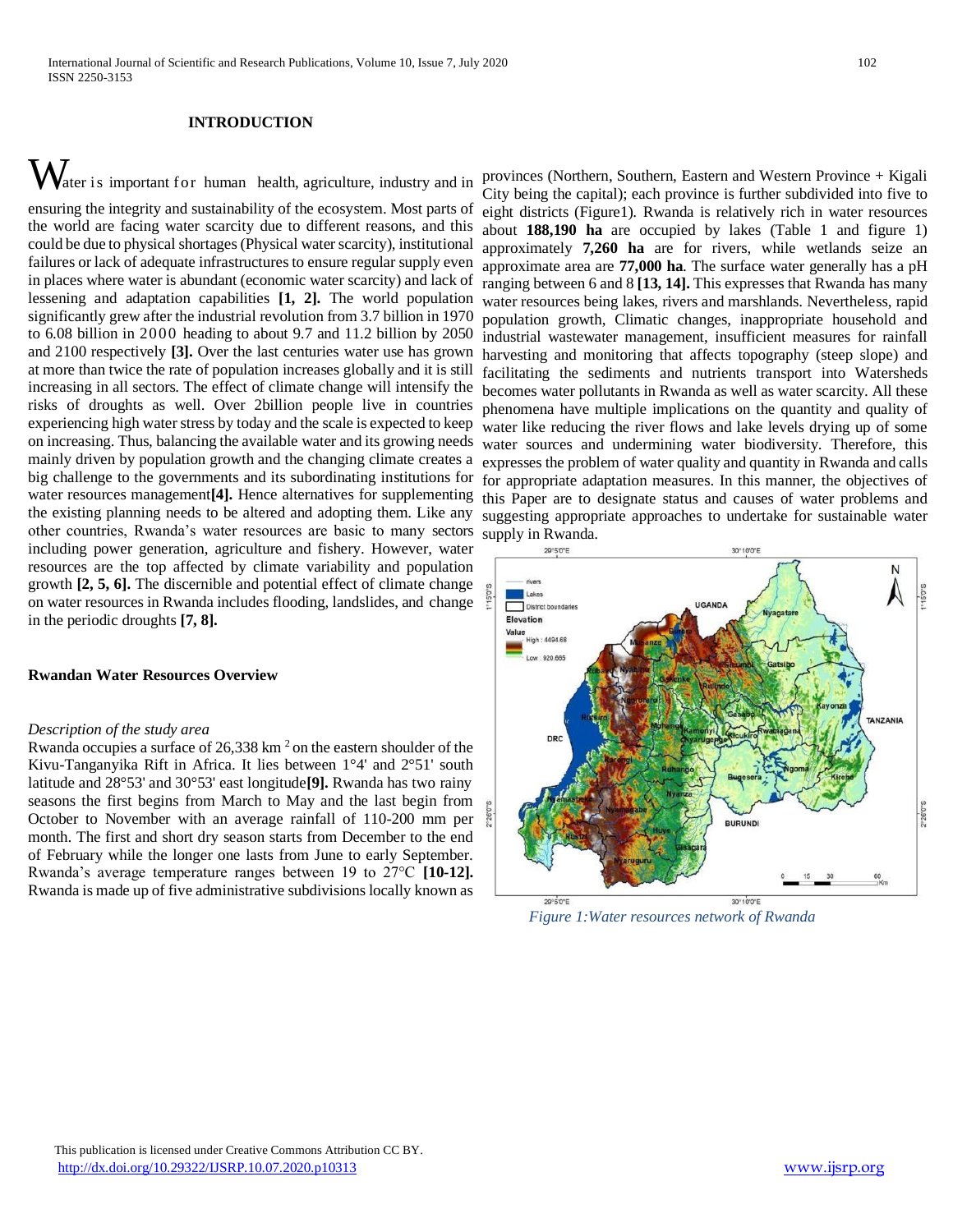| Lakes                 | Surface area<br>(Km <sup>2</sup> ) | Surface area in<br>Rwanda<br>(Km <sup>2</sup> ) | Mean elevation<br>above the sea level<br>(m) | Maximum<br>Depth<br>(m) | Minimum<br>Depth<br>(m) |
|-----------------------|------------------------------------|-------------------------------------------------|----------------------------------------------|-------------------------|-------------------------|
| Kivu                  | 2700                               | 1330                                            | 1460                                         | 480                     | 220                     |
| Muhazi                | 34.6                               | 34.6                                            | 1443                                         | 13.8                    | 10.1                    |
| Burera and<br>Ruhondo | 28                                 | 28                                              | 1862                                         | 3.9                     | 2.1                     |
| Cyohoha, South        | 630                                | 100                                             | 1553                                         | 11                      | 5.2                     |
| Mugesera              | 40                                 | 40                                              | 1300                                         | 3.8                     | 2.2                     |
| Rweru                 | 100                                | 20                                              | 1160                                         | 2.1                     | 3.9                     |
| <b>Ihema</b>          | 90                                 | 90                                              | 1292                                         | 7.0                     | 5.0                     |

# Table1: Rwandan Major Lakes and their corresponding characteristics **[\[15\]](#page-6-12)**

### *Trends of water in Rwanda*

Climate change and population growth is the most considerable factors assumptions: water availability and discharge from springs or boreholes, that are affecting the ecosystems consequently, the impact of climate the production capacity of piped water supply systems; the water change on water is attributed to changing hydrology and air temperature capacity of rainwater harvesting irrigation ponds and marshlands. the **[\[16,](#page-6-13) [17\]](#page-6-14).** The water quality in Rwanda is being exposed to several different yearly supply of irrigation from surface or groundwater degrading and polluting forces being natural and man-made.

#### *Water availability*

The water availability in Rwanda, Table 2, is another issue. The National water resources management policy notes that the data on water consumption in Rwanda is scarce and incomplete **[\[18\]](#page-7-0).** Most estimations of the current water use of any catchment are based on a number of

resources for western and eastern areas and the different volumes of irrigation water expected from dam sites in eastern and western areas.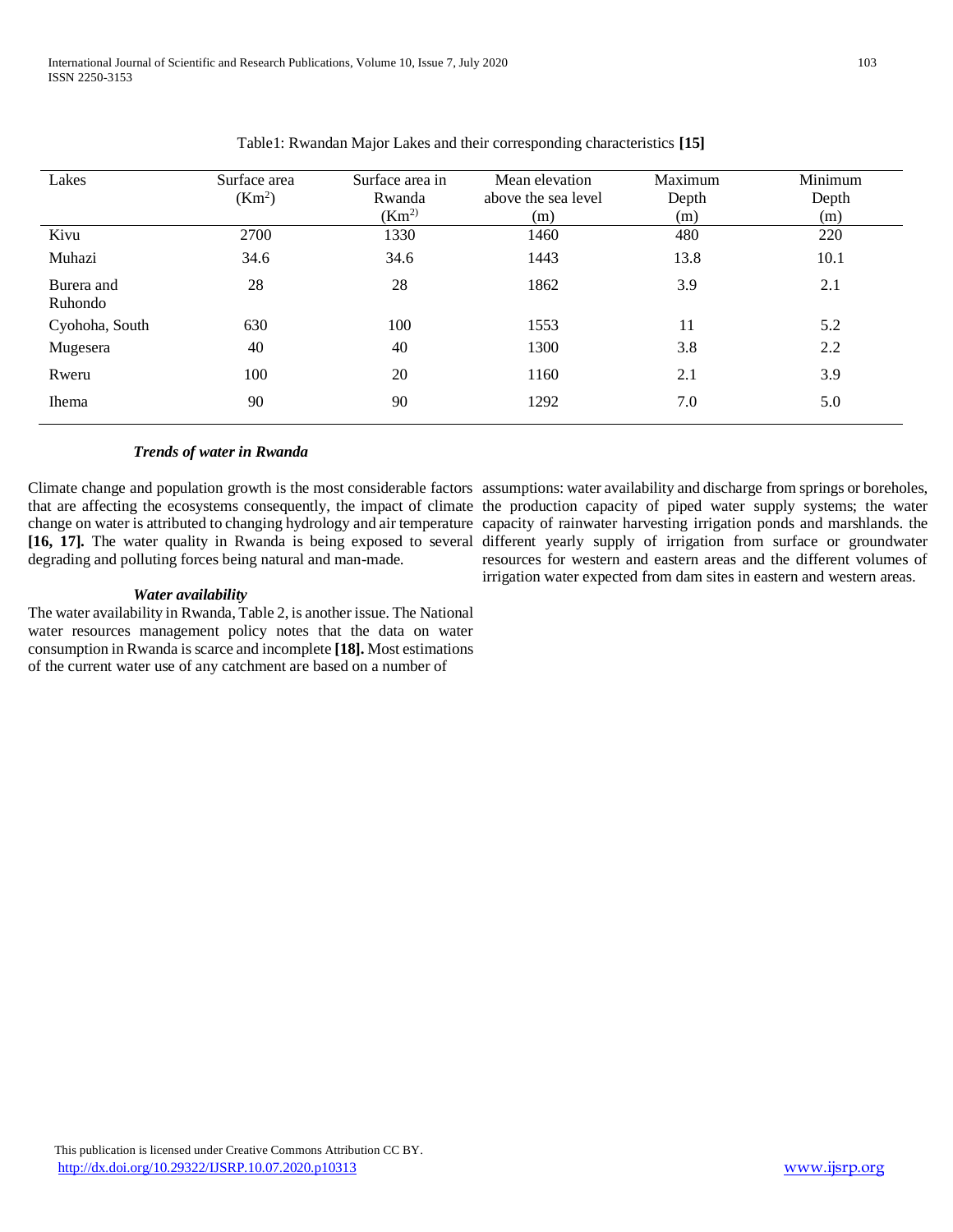|                      | 2012                                                                                    |                           | 2013                                                                                    |                                      |  |  |  |  |
|----------------------|-----------------------------------------------------------------------------------------|---------------------------|-----------------------------------------------------------------------------------------|--------------------------------------|--|--|--|--|
| <b>Items</b>         | <b>Status</b>                                                                           | <b>Potentials</b>         | <b>Status</b>                                                                           | <b>Potentials</b>                    |  |  |  |  |
| Surface water        | 101 lakes covering an<br>area of 149.48ha, and<br>861 rivers of total length<br>6,462km | 7-6 billion $m^3$ /year   | 101 lakes covering an<br>area of 149.48ha, and<br>861 rivers of total length<br>6,462km | 6.826 billion $m^3$ /year            |  |  |  |  |
| Ground Water         |                                                                                         | 5-4.5 billion $m^3$ /year |                                                                                         | 4,554 billion $m^3$ /year            |  |  |  |  |
| Rain water           |                                                                                         | 28-25 billion $m^3$ /year |                                                                                         | 27,505 billion $m^3$ /year           |  |  |  |  |
| Water yield/person   |                                                                                         | 1.135-193                 |                                                                                         | $670 \text{ m}^3/\text{person/year}$ |  |  |  |  |
| $m^3$ /person/year   |                                                                                         |                           |                                                                                         |                                      |  |  |  |  |
| Water storage/Person |                                                                                         | $7-5m^3/person/year$      |                                                                                         | 447m <sup>3</sup> /person/year       |  |  |  |  |

#### Table 2: Water statistics 2011-2013 **[\[19\]](#page-7-1).**

# *Pressure and impacts*

pressuring water resources in Rwanda. The tourism and increase in dry season or delayed in rainy season: a long dry period from 1998threatening wetlands in Rwanda include settlements and road the prolonged drought in 2005, water-levels in Burela and Ruhondo variability, Rwanda will experience extreme hazards in Rwanda flood is the most occurred extreme event in Rwanda droughts events in the future **[\[21\]](#page-7-3).**but third on the list after epidemics with regards to loss of lives however,

There are a number of challenges to water provision and threats include drought is the second on the list with regards to loss of lives but third in poor water resources management, population growth, urbanization, terms of occurrence of natural disasters in Rwanda**[\[21\]](#page-7-3).** About 237 droughts and floods that will be increased by the climate change and the people out of 4.16 million people have lost their lives from 1900 to 2015 lack of water resources management skills. Industrial water users because of drought events, however, about 183 people out of almost including coffee industries need 30 m<sup>3</sup> to produce one ton of a fully 82,000 people lost their lives from 1900 to 2015 due to flood events[[21\]](#page-7-3). washed coffee, mineral processing, tanning and other industries are Six drought events have occurred in Rwanda because of long periods of irrigation and other activities that involve water retention affect fish and 2000 and an annual drought from 2002-2005 resulting in 237 deaths and aquatic biodiversity as well as water from human consumption [**[19\]](#page-7-1)**. affecting almost 4.2 million people. During this period, the country's Land use practices consider also threats to water resources in Rwanda, economy was affected especially in the agricultural sector due to food Wetlands in Rwanda are mainly threatened by reclamation and insecurity. This affected crop yield and reduced livestock production degradation especially those outside national parks. Human activities especially in the Eastern and Southeastern parts of Rwanda **[\[22\]](#page-7-4).**Due to construction drainage, unplanned conversion to agriculture, industrial lakes declined to result in a deficit in hydropower production leading pollution sewage and excessive harvest of products. A study on water to power crisis[**[21\]](#page-7-3)**. In May 2016, theBBC News reported that at least quality conducted by the National University of Rwanda in 2002 53 people have been killed by landslides and floods caused by heavy confirmed that water quality is an issue in the country **[\[19\]](#page-7-1).** Water rains in Rwanda, said by Government officials and most of the victims resources have been subjected to a heavy pollution due to the untreated were believed to have been children**[\[23\]](#page-7-5).** The worst hit areas were the wastewaters (both domestic and industrial). Inadequate institutional districts of Gakenke and Muhanga. As many as 34 people died in operational framework contributes to the degradation of water resources Gakenke, 8 in Muhanga, 4 in Rubavu and 3 in Ngororero. Around 26 **[\[19\]](#page-7-1).** Climate change predictions show that with increasing rainfall injuries also were reported. The Ministry of Disaster Management and (flooding and droughts) **[\[20\]](#page-7-2).** Rwanda is a densely populated country destroyed leaving thousands homeless**[\[24\]](#page-7-6).** Future projections show that made up of hills and valleys and erosion is a problem. Flood and drought temperatures will increase to 2.70C and 40C in 2050 and 2080 constitute the major part of natural disasters in Rwanda the north western respectively. Rainfall projections on the other hand show an increase of is highly affected due to its topography high rainfall intensity and 20% by 2050 and 30% by 2080 which means that the increase in degradation of land cover. According to a report on natural disasters and temperature and rainfall in Rwanda will result in more floods and weather patterns Refugee Affairs (MIDIMAR) reported that over 500 houses were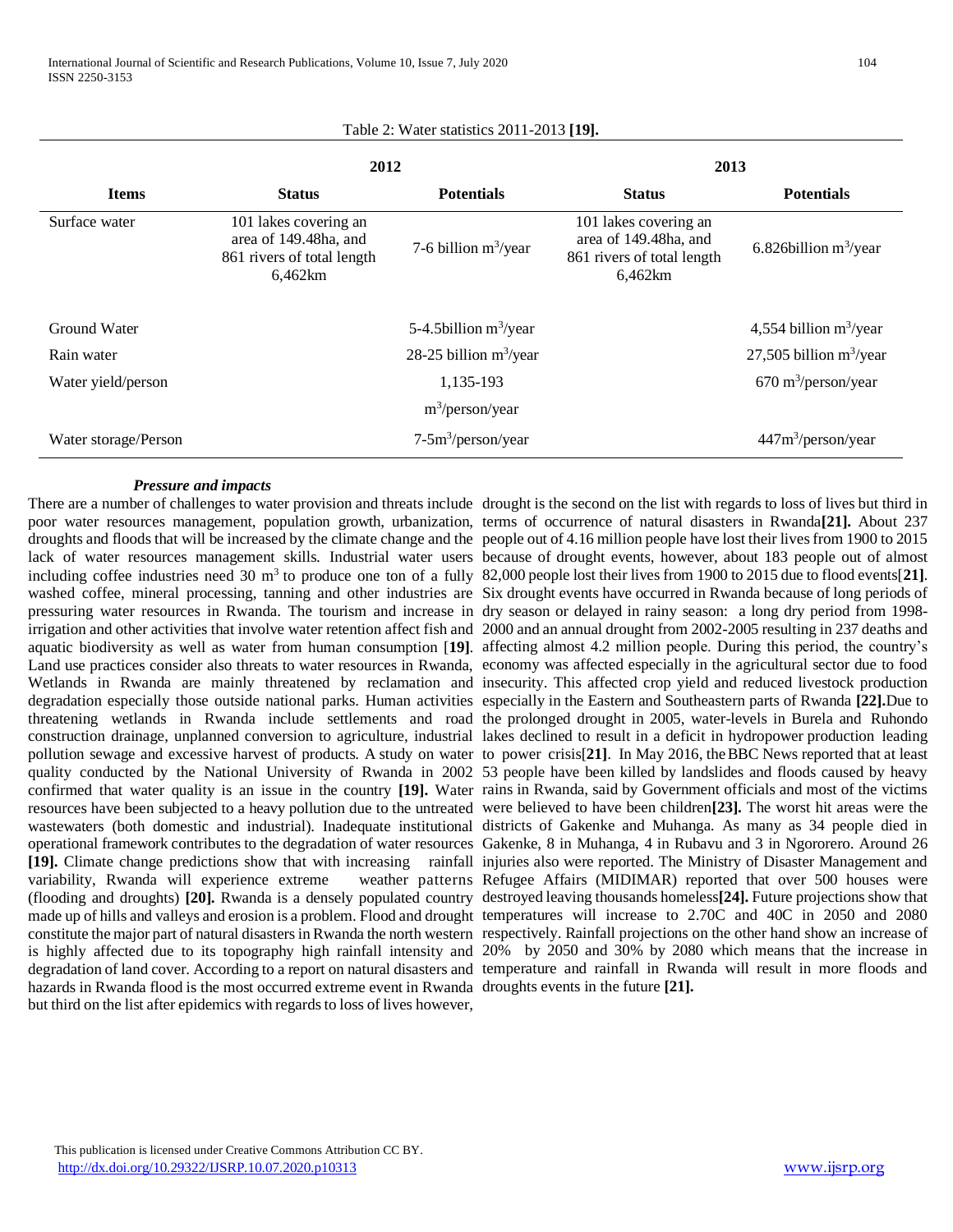|                          | 2000      | 2010       | 2020               | 2030       |
|--------------------------|-----------|------------|--------------------|------------|
|                          | (P'ple)   | (P'ple)    | $(P^{\prime}$ ple) | (P'ple)    |
| <b>Water Stress</b>      | 1,745,800 | 1,988,098  | 2,724,863          | $\Omega$   |
| <b>Water Scarcity</b>    | 1,221,727 | 3,991,852  | 2,373,304          | 6,204,669  |
| <b>Absolute Scarcity</b> | 1,631,416 | 2,150,409  | 4,387,060          | 5,325,795  |
| % of people living       | 36%       | 58%        | 50%                | 70%        |
| in water scarce area     |           |            |                    |            |
| <b>Total Population</b>  | 7,956,772 | 10,546,509 | 13,477,414         | 16,396,486 |

#### **Table 3: Rwanda Water Stress Index**

#### **Methodology**

The methodology used to conduct this study is based on the comparable preference of water resources management policies and the existing cases strategies. The comparative methodology focuses on rationale institutional operational frameworks in Rwanda and the existing rather than statistical significance in nature **[\[25\]](#page-7-7).** The extensive policy infrastructures, after we suggest to apply for new measures as mentioned research is usually restricted to policy inputs and outputs. Secondary in the paper. data was used through as

#### **Results**

natural resources of the country. Due to the climatic changes, population achieve. Government has been giving promises to overcome such and the economic growth development of Rwanda, the Government of persistent challenge of spreading water in Kigali. By implementing this Rwanda has put in place the institutional framework for the strategy Rwanda government was expecting to achieve 85% water conservation, protection, and management of the country's water supply coverage by 2015. "We have a number of projects to address this resources resulted in the formulation of the water and sanitation policy shortage. One of the projects is Nzove II to add 25, 000 cubic metres. of 2004 revised in 2011 and became the National Policy for Water Work is expected to be completed by the end of November and it will Resources Management and the Water Law No. 62/2008 to strengthen be full productive by the end of December 2015," said WASAC the water resources management sub-sector. Government of Rwanda Director General. Though there were promises to combat this challenge together with its water and sanitation stakeholders has set priorities to in Kigali city, still the water treatment plant capacity is not sufficient to achieve in terms of water supply in line with Economic Development cover the entire country. Being insufficient for the city means, its and Poverty Reduction Strategy (EDPRS) by the government by 2012 capability of supply the whole country is still low, that is why we have and the Vision 2020 as an umbrella under which all the programs and brought up with another proposed strategy that can support the existing policies are supposed to contribute to. Moreover, aligning programs one and that is **"District surface storage or District Water**  with Millennium Development Goals (MDGs) was a prime goal which **conservancy contrivance"**

Rwanda is a water scarce country. Water is the most valuable of the governments including Rwanda government have been striving to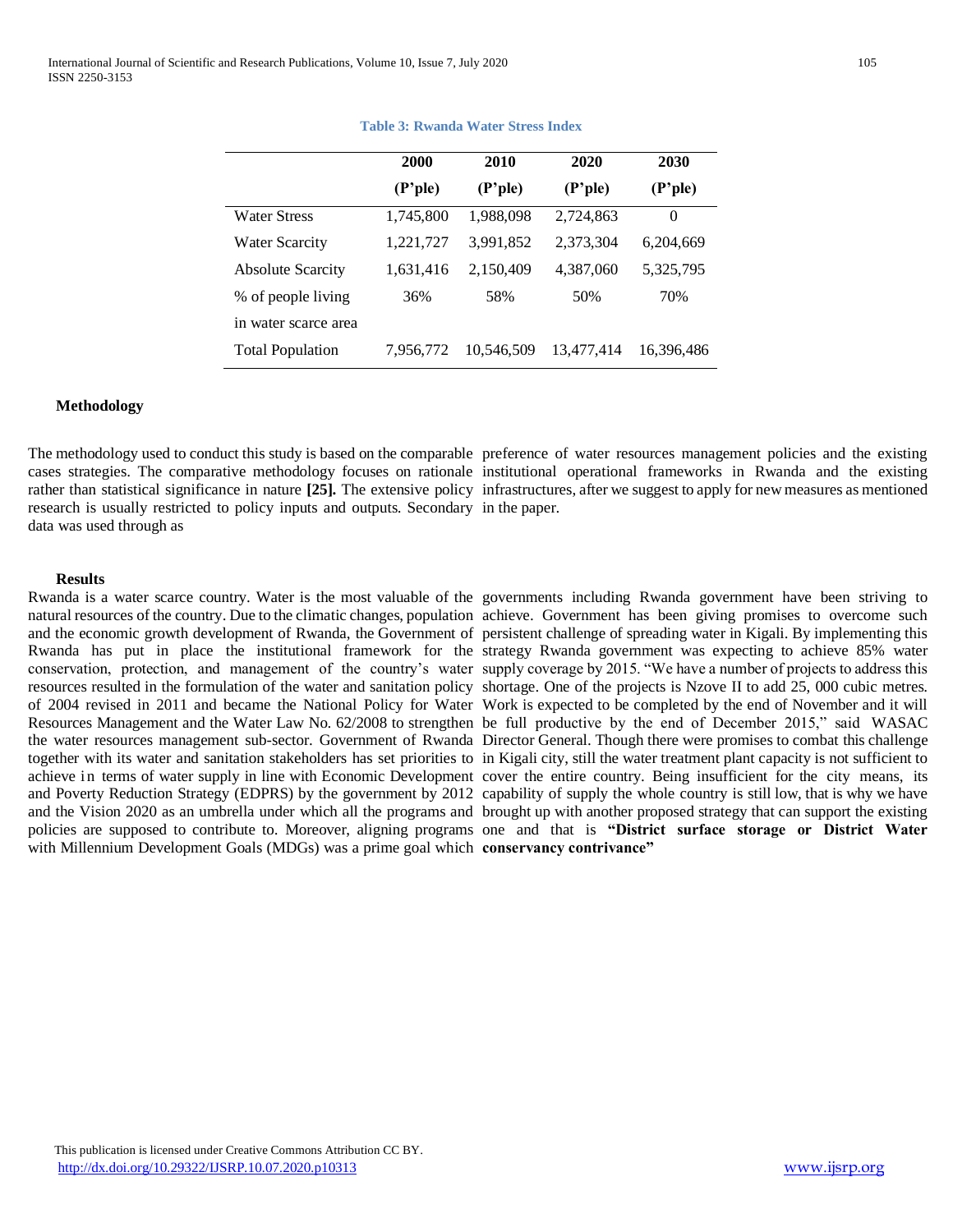# **Proposed approach for sustaining and alleviating water scarcity and floods in Rwanda.**

planning needs to be involved basing on the real basis life of citizens, will serve as the supplement water supply to the insufficient existing proper measures and techniques needs to adopted and implemented as supply systems with in the country where people in districts shall have well. For this issue, we have proposed new system of constructing full access on water with in their respective districts and it may also surface storages (dams, reservoirs) having the capacity to serve at least promote fishing, power generation, irrigation systems as well and 5 neighboring districts when combined and introducing new system of control of floods. Whereas for mitigating floods cannels, Municipal rain harvesting which is construction of concrete underground Cisterns storage centers (MSC) and national reservoir centers (NRC) should be (UST). These tanks may serve as storage tanks for channeled floods and constructed where the municipal storage centers (MSC) feeds into the stored water may be used for irrigation systems during drought national reservoir center (NRC) and the waters for NRC may be used for seasons.

For properly mitigating the scarcity of Water in Rwanda, adequate The construction of mini dams and reservoir in the districts as mentioned different purposes.

# **Conclusions and Recommendations**

Water quality and scarcity are widespread problems and its sustainable management is becoming a quite challenge. Even though a range of resolving suggestions have been provided such as provision of investment in water infrastructure maintenance, water reuse, recycle flotation, chemical precipitation, ion exchange and membrane filtration and coagulation-flocculation, the rapid human population growth, increase on point and non- point water pollution sources are threats to water quality. The government of Rwanda has launched the Integrated Water Resources Management, an approach of developing, monitoring and managing water resources. Nonetheless for the policy to be fruitful and sustainable there is a great need of managing the wastewater, the rapid expanding urbanization and informal settlements, industrial and mining activities. Therefore, the followings are suggested for the water quality management, Control of floods and total eradication of water scarcity in Rwanda.

Rapid population growth is increasingly leading to natural resources degradation we are advising to set a fixed number of children per family with penalties or tax incentives to those disregarding the policy. Since Rwanda is rich in precipitation throughout the year it is good to consider maximum rain harvest this will increase the Underground storage and enables local communities to supply water to their infrastructure and reduces sediments carried into watershed.

Population growth requires sufficient food to do so irrigation is proposed to boost the agricultural production however it is good to first check on environmental pros and cons of every irrigation technique (sprinkler and flood irrigation drip irrigation) before use.

Rwanda as a developing country with high water demand, water reuse and desalination would help much, where industrial, saline water and household wastewater can be turned into usable water for other uses such as garden watering, carwash, toilet uses. This will be a good option and reduce the wastewater associated consequences.

It is suggested to promote environmental research and education from basic schools; hydrological data sharing and free access for water quality management enhancement.

Although the government prioritized Crop Intensification Program (CIP) with one crop at appropriate location, it would be good to initiate and promote break crop system, different crops at once this will enhance soil fertility and maintain soil at a level of not demanding high chemical fertilizers and reduces water pollution.

Even though environmental management is a cross Cutting issue at every decision-making level monitoring and evaluation of its execution and success basing on community's reality and national development plans is highly suggested.

We are advocating to the government for promoting district underground concrete tank systems in order for disseminating sufficient water supply program.

Urbanization is the key vital when it comes to allocation or distribution of water to the citizens. We recommend the government of Rwanda to manage the land use by owning the land and after leading the use of it according to the designed masterplans and allocating people in a modernized system.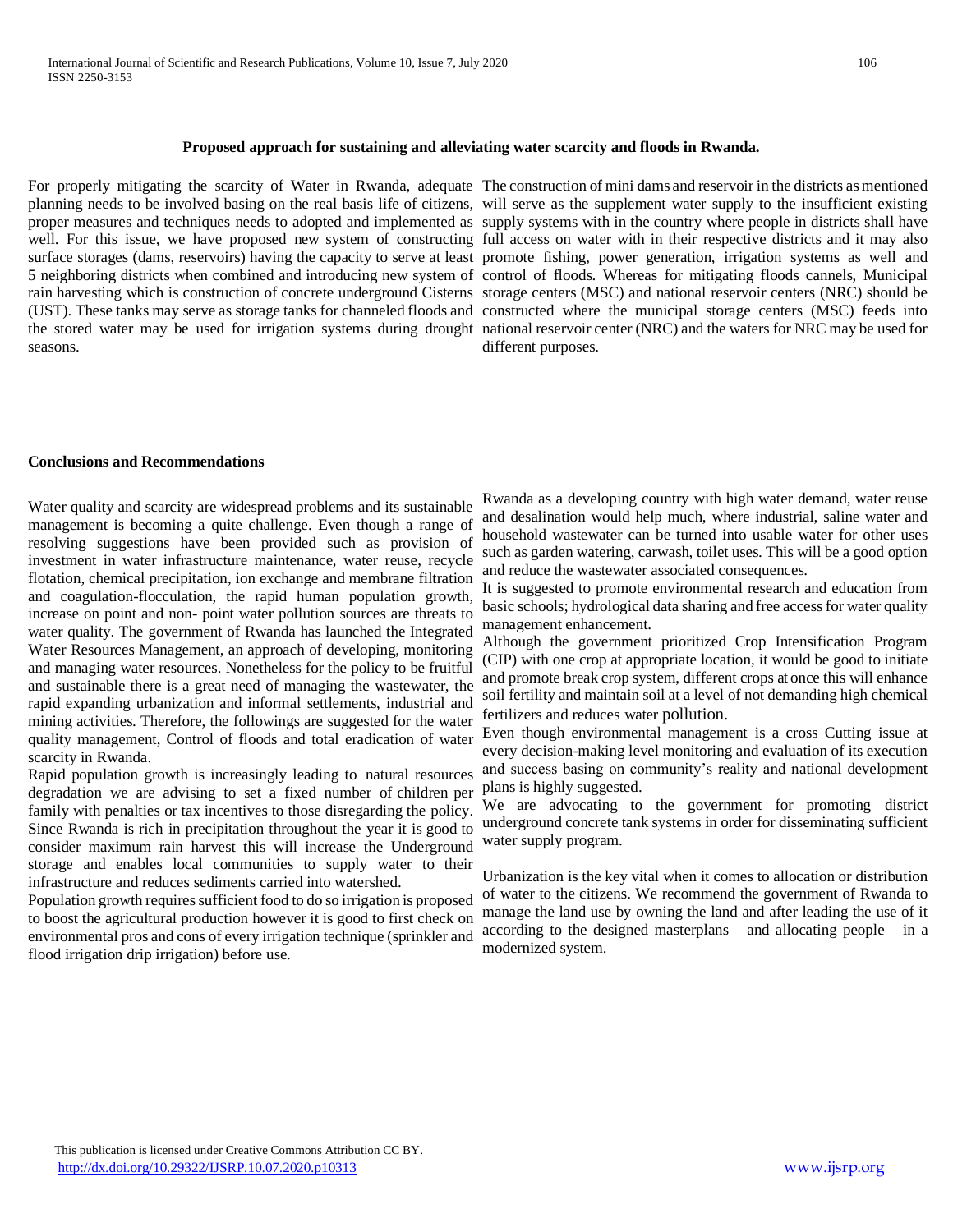# **REFERENCE**

- <span id="page-6-0"></span>[1] D. Muhirwa, I. Nhapi, U. G. Wali, N. Banadda, J. Kashaigili, and R. Kimwaga, "Characterization of wastewater from an Abattoir in Rwanda and the impact on downstream water quality," *International Journal of Ecology & Development,* pp. 30-46, 2010.
- <span id="page-6-1"></span>[2] S. Piao, P. Ciais, Y. Huang, Z. Shen, S. Peng, J. Li*, et al.*, "The impacts of climate change on water resources and agriculture in China," *Nature,* vol. 467, pp. 43-51, 2010/09/01 2010.
- <span id="page-6-2"></span>[3] A. Richard, V. Philip, and B. Tom, "Civil War, Crop Failure, and Child Stunting in Rwanda."Economic Development and Cultural Change," vol. 59, pp. 777-810, 2011.
- <span id="page-6-3"></span>[4] R. K. Andrew and C. S. Catherine, "DETERMINANTS OF GROUNDWATER RETENTION IN WELLS: A CASE OF KEIYO NORTH DISTRICT, ELGEYO MARAKWET COUNTY, KENYA," *Journal of Water Security,*  vol. 3, 2017.
- <span id="page-6-4"></span>[5] B. Kifle Arsiso, G. Mengistu Tsidu, G. H. Stoffberg, and T. Tadesse, "Climate change and population growth impacts on surface water supply and demand of Addis Ababa, Ethiopia," *Climate Risk Management,* vol. 18, pp. 21-33, 2017/01/01/ 2017.
- <span id="page-6-5"></span>[6] C. J. Vörösmarty, P. Green, J. Salisbury, and R. B. Lammers, "Global Water Resources: Vulnerability from Climate Change and Population Growth," *Science,* vol. 289, p. 284, 2000.
- <span id="page-6-6"></span>[7] K. C. Urama and N. Ozor, "IMPACTS OF CLIMATE CHANGE ON WATER RESOURCES IN AFRICA: the Role of Adaptation," 2010.
- <span id="page-6-7"></span>[8] H. Bizimana and S. Osman, "Landslide Occurrences in The Hilly Areas of Rwanda, Their Causes and Protection Measures," *Disaster Science and Engineering (DSE),* vol. 58, pp. 1-7,

2015.

- <span id="page-6-8"></span>[9] K. Fidele, Z. Chi, N. Felix, N. Lamek, K. Alphonse, K. O. James*, et al.*, "The Need for Awareness of Drinking Water Loss Reduction for Sustainable Water Resource Management in Rwanda," *Journal of Geoscience and Environment Protection, ,* vol. 4, pp. 74-87, 2016.
- <span id="page-6-9"></span>[10] O. P. Abimbola, J. Wenninger, R. Venneker, and A. R. Mittelstet, "The assessment of water resources in ungauged catchments in Rwanda," *Journal of Hydrology: Regional Studies,* vol. 13, pp. 274-289, 2017/10/01/ 2017.
- [11] N. Lamek, L. Lanhai, K. Alphonse, K. Fidele, M. Christophe, N. Felix*, et al.*, "Agricultural impact on environment and counter measures in Rwanda," *African Journal of Agricultural Research,* vol. 11, pp. 2205-2212, 2016.
- [12] N. Felix, G. Hao, B. Anming, G. Hui, K. Fidele, and K. Alphonse, "Understanding the Spatial Temporal Vegetation Dynamics in Rwanda, Remote Sensing," *MDPI,* vol. 8, 2016.
- <span id="page-6-10"></span>[13] N. H, M. F, and K. N. D, "Some physico-chemical characteristics of ground water in Rwanda," *Rwanda Journal,* vol. 25, 2012.
- <span id="page-6-11"></span>[14] E. Cavallo, S. Galiani, I. Noy, and J. Pantano, "Catastrophic Natural Disasters and Economic Growth," *The Review of Economics and Statistics,*  vol. 95, pp. 1549-1561, 2013.
- <span id="page-6-12"></span>[15] I. L. E. C. (ILEC). (2018). *2018 WLDB Lake List in Republic of Rwanda [online ([:http://wldb.ilec.or.jp/Search/LakeListCountryCo](http://wldb.ilec.or.jp/Search/LakeListCountryCode/RW) [de/RW.](http://wldb.ilec.or.jp/Search/LakeListCountryCode/RW) ed.)*.
- <span id="page-6-13"></span>[16] H. Nasim, J. Jacinda, and L. Karl-Erich, "Impacts of Climate Change on the Water Quality of a Regulated Prairie River," *MDPI,* vol. 9, p. 199, 2017.
- <span id="page-6-14"></span>[17] W.-C. Liu, "Assessment of Climate Change